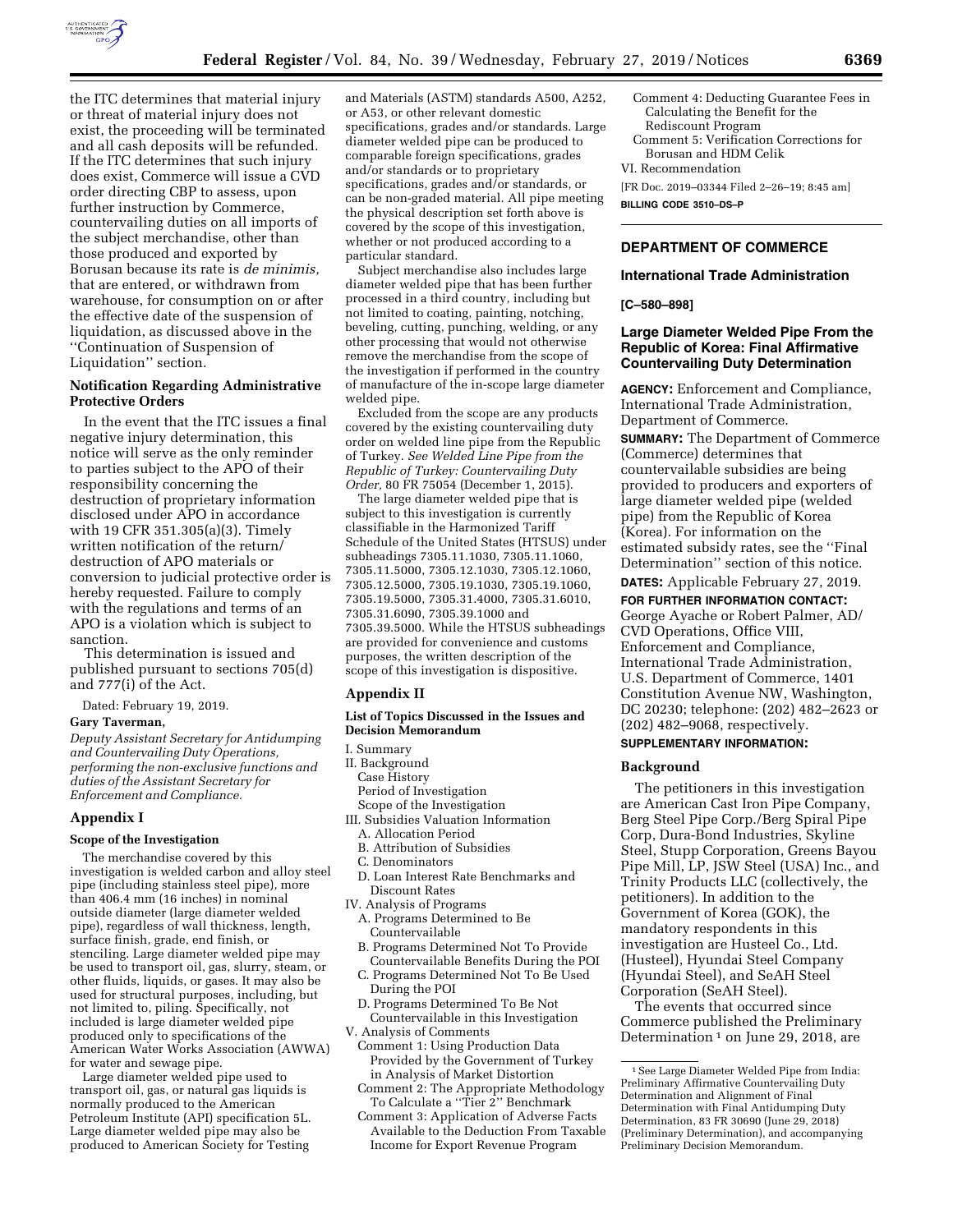discussed in the Issues and Decision Memorandum, which is hereby adopted by this notice.2 The Issues and Decision Memorandum also details the changes we made since the Preliminary Determination to the subsidy rates calculated for the mandatory respondents and all other producers/ exporters. The Issues and Decision Memorandum is a public document and is on file electronically via Enforcement and Compliance's Antidumping and Countervailing Duty Centralized Electronic Service System (ACCESS). ACCESS is available to registered users at *[http://access.trade.gov,](http://access.trade.gov)* and is available to all parties in the Central Records Unit, Room B8024 of the main Department of Commerce building. In addition, a complete version of the Issues and Decision Memorandum can be accessed directly at *[http://](http://enforcement.trade.gov/frn/index.html) [enforcement.trade.gov/frn/index.html.](http://enforcement.trade.gov/frn/index.html)*  The signed and electronic versions of the Issues and Decision Memorandum are identical in content.

Commerce exercised its discretion to toll all deadlines affected by the partial federal government closure from December 22, 2018, through the resumption of operations on January 29, 2019.3 If the new deadline falls on a non-business day, in accordance with Commerce's practice, the deadline will become the next business day. The revised deadline for the final determination of this investigation is now February 19, 2019.

#### **Period of Investigation**

The period of investigation is January 1, 2017, through December 31, 2017.

## **Scope of the Investigation**

The product covered by this investigation is welded pipe from Korea. For a full description of the scope of this investigation, see the ''Scope of the Investigation'' in Appendix I of this notice.

### **Scope Comments**

During the course of this investigation and the concurrent less-than-fair-value investigations of large diameter welded pipe from Canada, Greece, Korea, the

People's Republic of China (China) and Turkey, and the concurrent countervailing duty (CVD) investigations of large diameter welded pipe from China, India, Korea and Turkey, Commerce received scope comments from interested parties. Commerce issued a Preliminary Scope Decision Memorandum 4 to address these comments. In the *Preliminary Determination*, Commerce set aside a period of time for parties to address scope issues in scope case and rebuttal briefs.5 No interested parties submitted comments regarding the Preliminary Scope Decision Memorandum. Therefore, for this final determination, the scope of this investigation remains unchanged from that published in the Preliminary Determination.

# **Analysis of Subsidy Programs and Comments Received**

The subsidy programs under investigation and the issues raised in the case and rebuttal briefs by parties in this investigation are discussed in the Issues and Decision Memorandum. A list of the issues that parties raised, and to which we responded in the Issues and Decision Memorandum, is attached to this notice at Appendix II.

#### **Methodology**

Commerce conducted this investigation in accordance with section 701 of the Tariff Act of 1930, as amended (the Act). For each of the subsidy programs found countervailable, Commerce determines that there is a subsidy, *i.e.* , a financial contribution by an ''authority'' that gives rise to a benefit to the recipient, and that the subsidy is specific.6 For a full description of the methodology underlying our final determination, see the Issues and Decision Memorandum.

In making these findings, Commerce relied, in part, on facts available. Further, because one or more respondents did not act to the best of their ability to respond to Commerce's requests for information, an adverse inference was drawn, where appropriate, in selecting from among the facts otherwise available.7 For further

information, see ''Use of Facts Otherwise Available and Adverse Inferences'' in the Issues and Decision Memorandum.

# **Verification**

As provided in section 782(i) of the Act, during September 2018, Commerce verified the subsidy information reported by the GOK, Husteel, Hyundai Steel, and SeAH Steel. We used standard verification procedures, including an examination of relevant accounting records and original source documents provided by the respondents.8

### **Changes Since the Preliminary Determination**

Based on our review and analysis of the comments received from parties, verification, and the minor corrections presented at verification, we made certain changes to the respondents' subsidy rate calculations. As a result of these changes, Commerce has also revised the ''all-others'' rate. For a discussion of these changes, see the Issues and Decision Memorandum.

#### **Final Determination**

In accordance with section  $705(c)(l)(B)(i)$  of the Act, we calculated a rate for Husteel and Hyundai Steel, two producers/exporters of subject merchandise selected for individual examination in this investigation. Commerce assigned a rate based entirely on facts otherwise available with adverse inferences pursuant to section 776 of the Act to SeAH Steel.

Section 705(c)(5)(A) of the Act provides that in the final determination, Commerce shall determine an estimated all-others rate for companies not individually examined. This rate shall be an amount equal to the weighted average of the estimated subsidy rates established for those companies individually examined, excluding any zero and *de minimis* rates and any rates based entirely under section 776 of the Act. Where the rates for the individually investigated companies are all zero or *de minimis* , or determined entirely using facts otherwise available, section 705(c)(5)(A)(ii) of the Act instructs Commerce to establish an all-others rate using ''any reasonable method.'' According to section  $705(c)(5)(A)(ii)$  of

<sup>2</sup>See Memorandum, ''Large Diameter Welded Pipe from Korea: Issues and Decision Memorandum for the Final Affirmative Determination of the Countervailing Duty Investigation,'' dated concurrently with this determination (Issues and Decision Memorandum).

<sup>&</sup>lt;sup>3</sup> See Memorandum to the Record from Gary Taverman, Deputy Assistant Secretary for Antidumping and Countervailing Duty Operations, performing the non-exclusive functions and duties of the Assistant Secretary for Enforcement and Compliance, ''Deadlines Affected by the Partial Shutdown of the Federal Government,'' dated January 28, 2019. All deadlines in this segment of the proceeding have been extended by 40 days.

<sup>4</sup>See Memorandum, ''Scope Comments Decision Memorandum for the Preliminary Determinations,'' dated June 19, 2018 (Preliminary Scope Decision Memorandum).

<sup>5</sup>*See Large Diameter Welded Pipe from the Republic of Korea:* Preliminary Determination of Sales at Less than Fair Value and Postponement of Final Determination, 83 FR 43651 (August 27, 2018).

<sup>6</sup>See sections 771(5)(B) and (D) of the Act regarding financial contribution; section 771(5)(E) of the Act regarding benefit; and section 771(5A) of the Act regarding specificity.

<sup>7</sup>See sections 776(a),(b), and 782(d) of the Act.

<sup>8</sup>See Memoranda, ''Verification of the Questionnaire Responses of the Government of Korea,'' ''Verification of the Questionnaire Responses of Husteel Co., Ltd.,'' ''Verification of the Questionnaire Responses of Hyundai Corporation, ''Verification of the Questionnaire Responses of Hyundai Steel Company,'' and ''Verification of the Questionnaire Responses of SeAH Steel Corporation and ESAB SeAH Corporation,'' all dated October 26, 2018.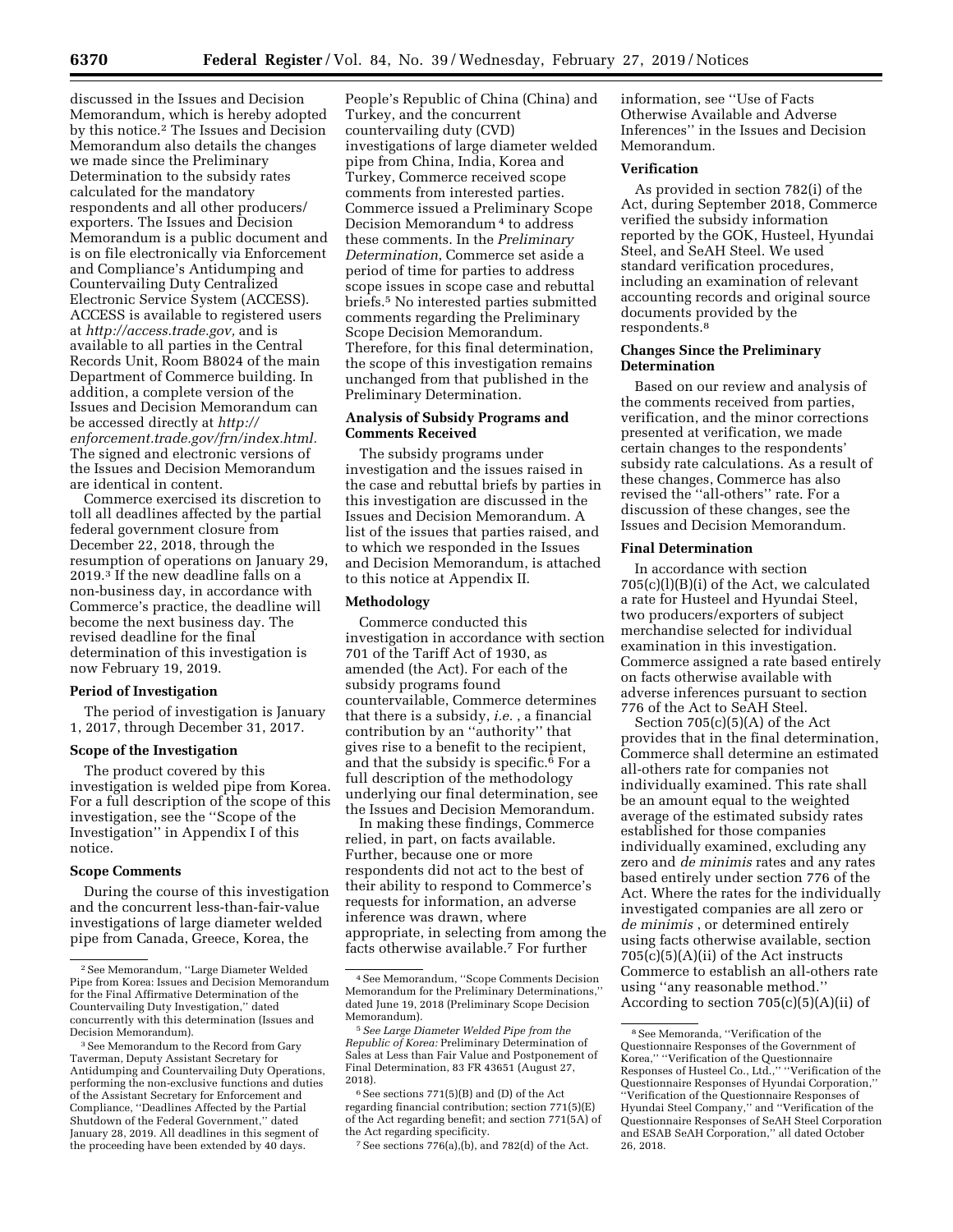the Act, one such ''reasonable method'' includes ''averaging the weighted average countervailable subsidy rates determined for the exporters and producers individually investigated.'' Here, the countervailable subsidy rates for all of the individually investigated respondents are zero or *de minimis* or are based on adverse facts available (AFA). Therefore, consistent with section  $705(c)(5)(A)(ii)$  of the Act, we have averaged the rates of the three individually investigated respondents to establish the estimated all others rate. This approach is also consistent with our practice in other investigations.9

Commerce determines the total estimated net countervailable subsidy rates to be:

| Company                                   | Subsidy rate<br>(percent) |
|-------------------------------------------|---------------------------|
| Husteel Co., Ltd<br>Hyundai Steel Company | * 0.01<br>$*0.44$         |
| SeAH Steel Corporation                    | 27.42                     |
| All-Others Rate                           | 9.29                      |

\* (de minimis).

# **Disclosure**

Commerce will disclose the calculations performed within five days of the date of publication of this notice to parties in this proceeding in accordance with 19 CFR 351.224(b).

## **Continuation of Suspension of Liquidation**

As a result of our *Preliminary Determination* and pursuant to section  $703(d)(1)(B)$  and  $(d)(2)$  of the Act, Commerce instructed U.S. Customs and Border Protection (CBP) to suspend liquidation of entries of subject merchandise as described in the scope of the investigation section entered, or withdrawn from warehouse, for consumption on or after the date of publication of the *Preliminary Determination* in the **Federal Register** , except for Husteel and Hyundai Steel.10 In accordance with section 703(d) of the Act, we issued instructions to CBP to discontinue the suspension of liquidation for CVD purposes for subject merchandise entered, or withdrawn from warehouse, on or after October 26, 2018, but to continue the suspension of

liquidation of all entries from June 29, 2018, through October 25, 2018.

If the U.S. International Trade Commission (ITC) issues a final affirmative injury determination, we will issue a CVD order, reinstate the suspension of liquidation under section 706(a) of the Act, and require a cash deposit of estimated countervailing duties for such entries of subject merchandise in the amounts indicated above. If the ITC determines that material injury, or threat of material injury, does not exist, this proceeding will be terminated and all estimated duties deposited or securities posted as a result of the suspension of liquidation will be refunded or canceled.

# **ITC Notification**

In accordance with section 705(d) of the Act, Commerce will notify the ITC of its determination. In addition, we are making available to the ITC all nonprivileged and non-proprietary information related to this investigation. We will allow the ITC access to all privileged and business proprietary information in our files, provided the ITC confirms that it will not disclose such information, either publicly or under an administrative protective order (APO), without the written consent of the Assistant Secretary for Enforcement and Compliance.

Because the final determination in this proceeding is affirmative, in accordance with section 705(b) of the Act, the ITC will make its final determination as to whether the domestic industry in the United States is materially injured, or threatened with material injury, by reason of imports of welded pipe from Korea no later than 45 days after our final determination. If the ITC determines that material injury or threat of material injury does not exist, the proceeding will be terminated and all cash deposits will be refunded. If the ITC determines that such injury does exist, Commerce will issue a CVD order directing CBP to assess, upon further instruction by Commerce, countervailing duties on all imports of the subject merchandise, other than those produced and exported by Husteel and Hyundai Steel because their rates are *de minimis* , that are entered, or withdrawn from warehouse, for consumption on or after the effective date of the suspension of liquidation, as discussed above in the ''Continuation of Suspension of Liquidation'' section.

## **Notification Regarding Administrative Protective Orders**

In the event that the ITC issues a final negative injury determination, this notice will serve as the only reminder

to parties subject to an APO of their responsibility concerning the destruction of proprietary information disclosed under APO in accordance with 19 CFR 351.305(a)(3). Timely written notification of the return/ destruction of APO materials or conversion to judicial protective order is hereby requested. Failure to comply with the regulations and terms of an APO is a violation which is subject to sanction.

This determination is issued and published pursuant to sections 705(d) and 777(i) of the Act.

Dated: February 19, 2019

# **Gary Taverman,**

*Deputy Assistant Secretary for Antidumping and Countervailing Duty Operations, performing the non-exclusive functions and duties of the Assistant Secretary for Enforcement and Compliance.* 

#### **Appendix I**

### **Scope of the Investigation**

The merchandise covered by this investigation is welded carbon and alloy steel pipe (including stainless steel pipe), more than 406.4 mm (16 inches) in nominal outside diameter (large diameter welded pipe), regardless of wall thickness, length, surface finish, grade, end finish, or stenciling. Large diameter welded pipe may be used to transport oil, gas, slurry, steam, or other fluids, liquids, or gases. It may also be used for structural purposes, including, but not limited to, piling. Specifically, not included is large diameter welded pipe produced only to specifications of the American Water Works Association (AWWA) for water and sewage pipe.

Large diameter welded pipe used to transport oil, gas, or natural gas liquids is normally produced to the American Petroleum Institute (API) specification 5L. Large diameter welded pipe may also be produced to American Society for Testing and Materials (ASTM) standards A500, A252, or A53, or other relevant domestic specifications, grades and/or standards. Large diameter welded pipe can be produced to comparable foreign specifications, grades and/or standards or to proprietary specifications, grades and/or standards, or can be non-graded material. All pipe meeting the physical description set forth above is covered by the scope of this investigation, whether or not produced according to a particular standard.

Subject merchandise also includes large diameter welded pipe that has been further processed in a third country, including but not limited to coating, painting, notching, beveling, cutting, punching, welding, or any other processing that would not otherwise remove the merchandise from the scope of the investigation if performed in the country of manufacture of the in-scope large diameter welded pipe.

The large diameter welded pipe that is subject to this investigation is currently classifiable in the Harmonized Tariff Schedule of the United States (HTSUS) under

<sup>9</sup>See, *e.g., Countervailing Duty Investigation of Certain Corrosion-Resistant Steel Products from Italy: Final Affirmative Determination and Final Affirmative Critical Circumstances, in Part,* 81 FR 35326, 35327 (June 2, 2016).

<sup>10</sup>*See Preliminary Determination,* 83 FR at 30694. Because the rates for Husteel and Hyundai Steel were zero or *de minimis* in the *Preliminary Determination,* Commerce did not suspend entries of merchandise from these companies.